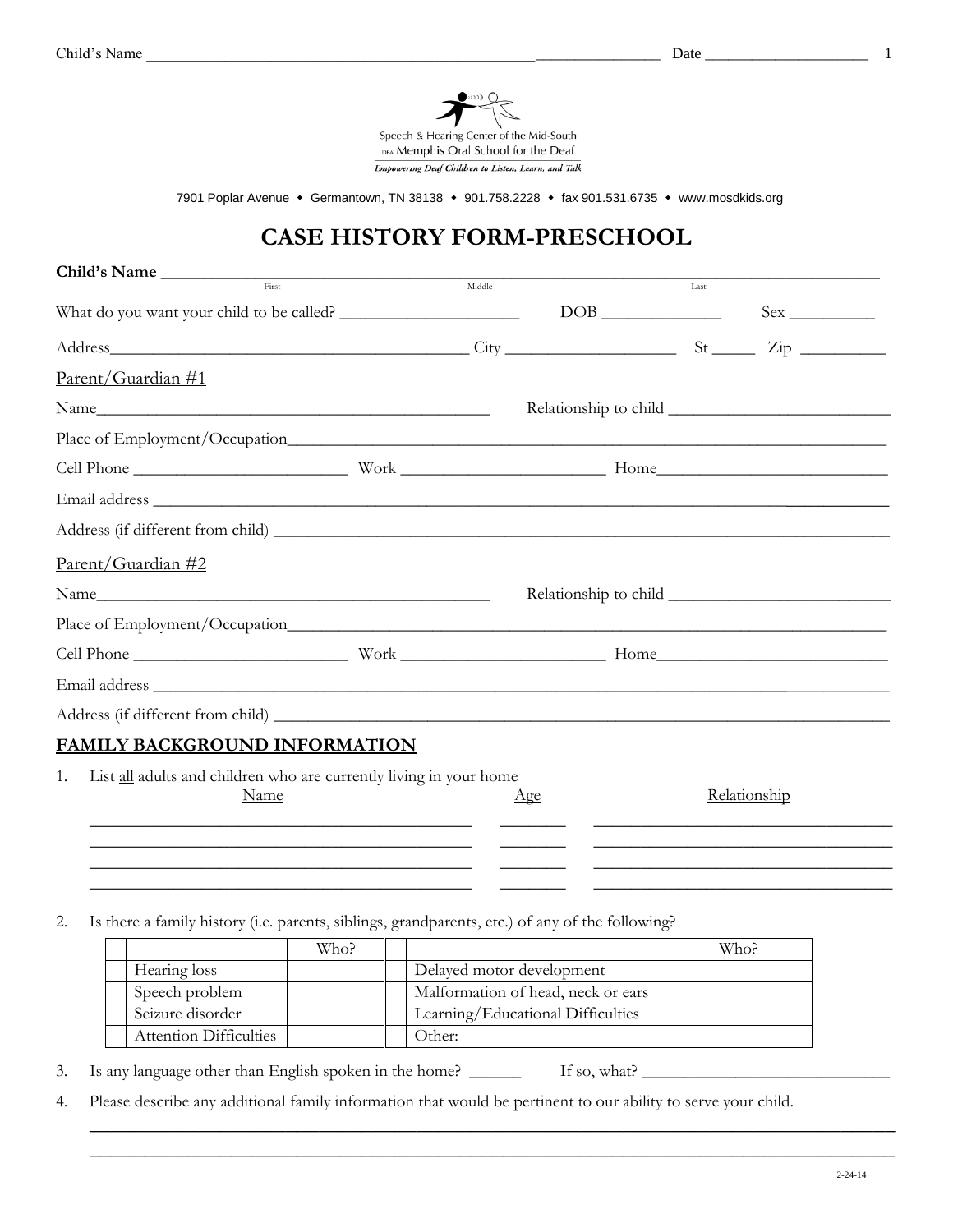|--|

- 1. Describe your concerns about your child's development/academic learning.
- 2. When did you first notice a problem?
- 3. What is your child's awareness of/reaction to this problem?
- 4. How do you and other family members react to this problem?

#### **PRENATAL AND BIRTH HISTORY**

- 1. My child was born at \_\_\_\_\_\_\_\_\_\_\_ weeks, gestational age, via \_\_\_\_\_\_\_\_\_\_\_\_\_\_\_\_
- 2. Check any of the factors below that apply to the birth mother's pregnancy
	- □ Smoking
	- Drug use
	- □ Diabetes
	- □ Premature rupture of membranes
- □ Illness (i.e. German Measles

\_\_\_\_\_\_\_\_\_\_\_\_\_\_\_\_\_\_\_\_\_\_\_\_\_\_\_\_\_\_\_\_\_\_\_\_\_\_\_\_\_\_\_\_\_\_\_\_\_\_\_\_\_\_\_\_\_\_\_\_\_\_\_\_\_\_\_\_\_\_\_\_\_\_\_\_\_\_\_\_\_\_\_\_

\_\_\_\_\_\_\_\_\_\_\_\_\_\_\_\_\_\_\_\_\_\_\_\_\_\_\_\_\_\_\_\_\_\_\_\_\_\_\_\_\_\_\_\_\_\_\_\_\_\_\_\_\_\_\_\_\_\_\_\_\_\_\_\_\_\_\_\_\_\_\_\_\_\_\_\_\_\_\_\_\_\_\_\_

\_\_\_\_\_\_\_\_\_\_\_\_\_\_\_\_\_\_\_\_\_\_\_\_\_\_\_\_\_\_\_\_\_\_\_\_\_\_\_\_\_\_\_\_\_\_\_\_\_\_\_\_\_\_\_\_\_\_\_\_\_\_\_\_\_\_\_\_\_\_\_\_\_\_\_\_\_\_\_\_\_\_\_\_

\_\_\_\_\_\_\_\_\_\_\_\_\_\_\_\_\_\_\_\_\_\_\_\_\_\_\_\_\_\_\_\_\_\_\_\_\_\_\_\_\_\_\_\_\_\_\_\_\_\_\_\_\_\_\_\_\_\_\_\_\_\_\_\_\_\_\_\_\_\_\_\_\_\_\_\_\_\_\_\_\_\_\_\_

- □ Induced labor
- □ Alcohol use
- □ Trauma/injuries
- □ High blood pressure

\_\_\_\_\_\_\_\_\_\_\_\_\_\_\_\_\_\_\_\_\_\_\_\_\_\_\_\_\_\_\_\_\_\_\_\_\_\_\_\_\_\_\_\_\_\_\_\_\_\_\_\_\_\_\_\_\_\_\_\_\_\_\_\_\_\_\_\_\_\_\_\_\_\_\_\_\_\_\_\_\_\_\_\_

3. Describe any additional complications that occurred during/after your child's birth.

### **MEDICAL HISTORY - CHILD**

|    | Pediatrician's Name                                                                                                                                 |  | Phone | <u> 1980 - Jan Stein, amerikansk politik (</u>                                                                        |  |  |
|----|-----------------------------------------------------------------------------------------------------------------------------------------------------|--|-------|-----------------------------------------------------------------------------------------------------------------------|--|--|
| 1. | Check any of the previous or current health concerns that apply to your child<br>Low birth weight _________ Cleft lip or palate _________ Allergies |  |       | Prolonged hospitalization<br><b>Educational difficulties</b><br><b>Example 12</b> Attention Deficit<br>$\text{Other}$ |  |  |
|    | Explain any of the items marked above<br>2.                                                                                                         |  |       |                                                                                                                       |  |  |
|    | 3. Please list your child's current medications                                                                                                     |  |       |                                                                                                                       |  |  |
|    | SPEECH AND LANGUAGE DEVELOPMENT                                                                                                                     |  |       |                                                                                                                       |  |  |
|    | 1. At what age did your child first demonstrate the following:                                                                                      |  |       |                                                                                                                       |  |  |

| Phrases/Basic Sentences<br>Conversation                                           |  |  |  |  |  |
|-----------------------------------------------------------------------------------|--|--|--|--|--|
| 2. If applicable, describe your child's speech sound errors.                      |  |  |  |  |  |
| 3. How well do other people understand your child?                                |  |  |  |  |  |
| 4. Describe your child's ability in following directions and answering questions: |  |  |  |  |  |
|                                                                                   |  |  |  |  |  |
|                                                                                   |  |  |  |  |  |

□ Rh incompatability □ Need for hospitalization

□ Excessive weight loss or gain (please indicate)  $\Box$  Other  $\Box$ 

or bed rest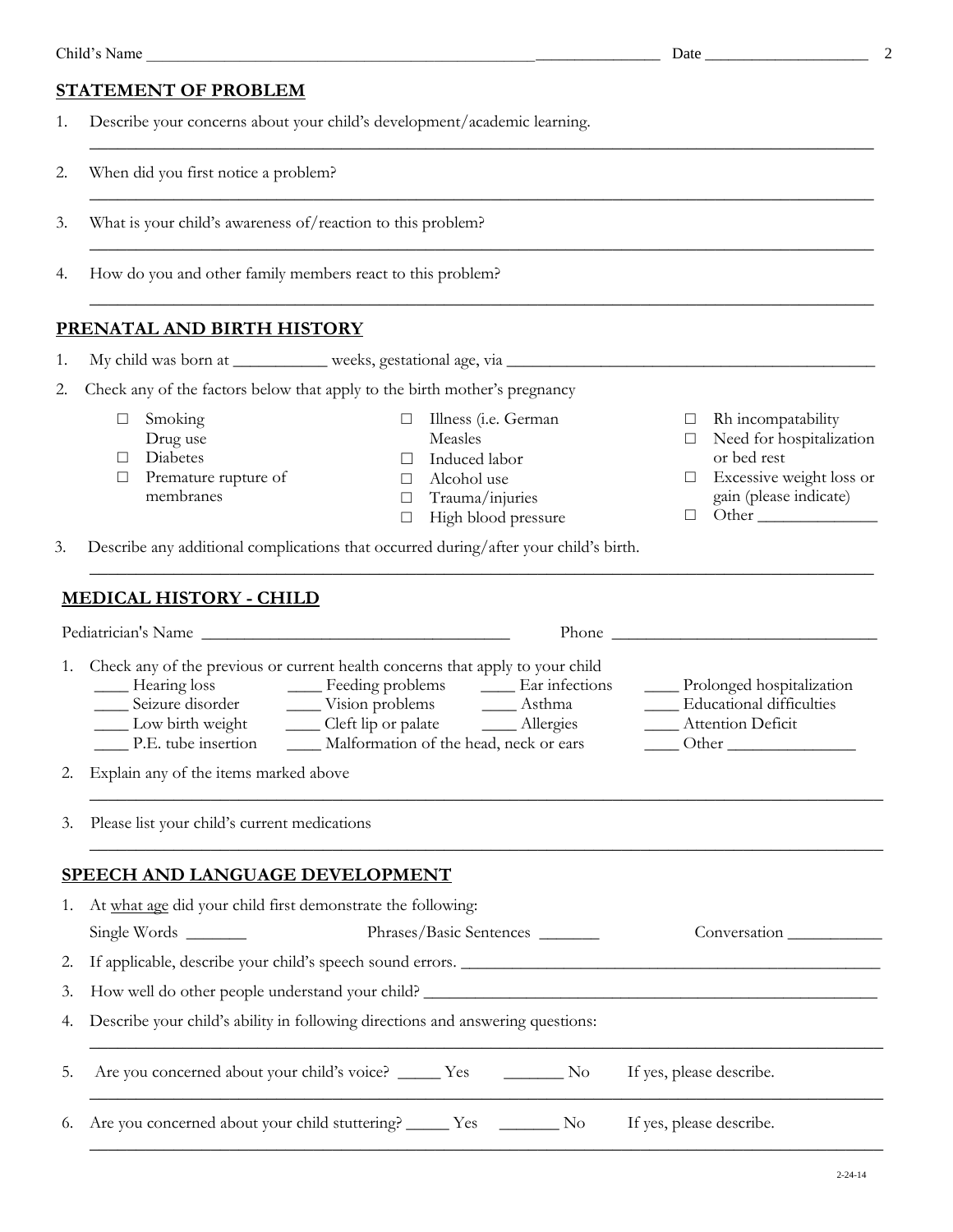1. Please check all characteristics that best describe your child

| $\Box$ | Overly active                                               | $\Box$ | Plays well with other children                                                                                     | $\Box$ | Excessive tantrums                          |  |
|--------|-------------------------------------------------------------|--------|--------------------------------------------------------------------------------------------------------------------|--------|---------------------------------------------|--|
| □      | Overly quiet                                                | $\Box$ | Prefers older children                                                                                             | $\Box$ | Defiant                                     |  |
| □      | Fearful                                                     | $\Box$ | Dependent upon routines                                                                                            | $\Box$ | Moody                                       |  |
| $\Box$ | Destructive                                                 | $\Box$ | Has difficulty separating from                                                                                     | $\Box$ | Sensitive                                   |  |
| □      | Very Shy                                                    |        | parents                                                                                                            | $\Box$ | Friendly/Outgoing                           |  |
| □      | Perfectionist                                               | $\Box$ | Thumb sucking                                                                                                      | $\Box$ | Prefers to play alone                       |  |
| $\Box$ | Happy                                                       | $\Box$ | Engages in pretend play                                                                                            | $\Box$ | Aggressive                                  |  |
| $\Box$ | Nervous                                                     | $\Box$ | Unusual/interrupted eating                                                                                         | $\Box$ | Attentive                                   |  |
| $\Box$ | Dependent                                                   |        | habits                                                                                                             | $\Box$ | Clumsy                                      |  |
| $\Box$ | Independent                                                 |        | $\Box$ Unusual/interrupted sleeping                                                                                | $\Box$ | Impulsive                                   |  |
| $\Box$ | Even tempered                                               |        | habits                                                                                                             |        |                                             |  |
| $\Box$ | Good natured                                                | $\Box$ | Easily controlled/passive                                                                                          |        |                                             |  |
|        |                                                             |        | 2. Does your child have difficulty with using appropriate eye contact during conversation? ______ Yes _________ No |        |                                             |  |
|        |                                                             |        | 3. Does your child have difficulty with "staying on topic" during conversation? No No New Yes No                   |        |                                             |  |
|        |                                                             |        | 4. Does your child have difficulty answering questions? ______ Yes ________ No If yes please explain               |        |                                             |  |
|        | 5. Is your child easily distracted by any of the following: |        |                                                                                                                    |        |                                             |  |
|        | Auditory stimuli ________ Yes __________ No                 |        |                                                                                                                    |        | Visual stimuli __________ Yes __________ No |  |
|        |                                                             |        |                                                                                                                    |        | Nearby activities ________ Yes _________ No |  |
|        |                                                             |        |                                                                                                                    |        |                                             |  |
|        |                                                             |        |                                                                                                                    |        |                                             |  |
|        |                                                             |        |                                                                                                                    |        |                                             |  |

## **PLAY BEHAVIORS**

1. Which of the following describes the type of play your child likes to engage in most often?

| Putting toys in mouth        | Shaking toys     | Banging toys together |
|------------------------------|------------------|-----------------------|
| Using one object for another | Throwing toys    | Pushing/pulling toys  |
| Acting out familiar routines | Role-playing     | Make-believe play     |
| Rough and tumble play        | Games with rules | Looking at books      |
| Appropriate use of objects   |                  |                       |

2. Is your child overly attached to a specific toy, object, activity, etc? \_\_\_\_\_ Yes \_\_\_\_\_ No If yes please explain

\_\_\_\_\_\_\_\_\_\_\_\_\_\_\_\_\_\_\_\_\_\_\_\_\_\_\_\_\_\_\_\_\_\_\_\_\_\_\_\_\_\_\_\_\_\_\_\_\_\_\_\_\_\_\_\_\_\_\_\_\_\_\_\_\_\_\_\_\_\_\_\_\_\_\_\_\_\_\_\_\_\_\_\_\_\_\_\_\_\_\_\_

- 3. What is the average length of time your child can stay playing one activity?
- 4. How long does your child spend watching TV/playing games on electronic devices each day? \_\_\_\_\_\_\_\_\_\_\_\_\_\_\_\_\_\_\_

#### **FEEDING DEVELOPMENT**

- 1. Please check any feeding difficulties that your child has experienced.
	- \_\_\_\_\_\_ Difficulty sucking or nursing \_\_\_\_\_\_ Excessive length of time to drink a bottle
	- \_\_\_\_\_\_ Regurgitation of liquids or solids through nose \_\_\_\_\_\_ Difficulty transitioning from bottle to baby food
	- \_\_\_\_\_\_ Difficulty transitioning from pureed to textured \_\_\_\_\_\_ Difficulty chewing or swallowing meats
	- \_\_\_\_\_\_ Difficulty swallowing liquids \_\_\_\_\_\_ Choking and/or gagging
	- \_\_\_\_\_\_ History of aspiration/Tube Feeding \_\_\_\_\_\_ Reflux
- 2. Is your child a "picky" eater? \_\_\_\_\_ Yes \_\_\_\_\_ No
- 3. If yes, what foods does your child prefer?  $\_\_$